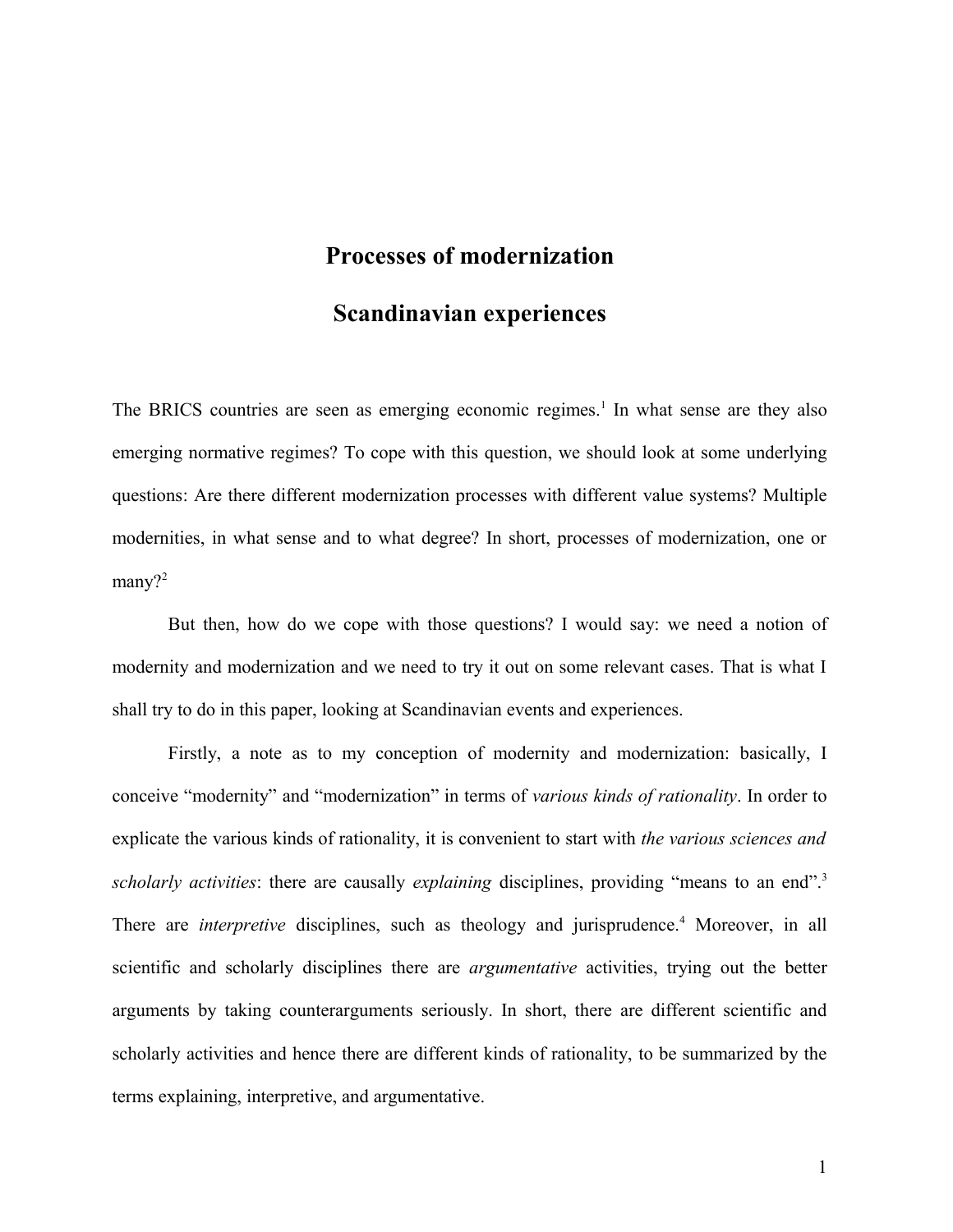Moreover, I conceive these various kinds of rationality as *action-based[5](#page-17-4)* and as *situated* in *agents* and *institutions*, [6](#page-17-5) in terms of different skills and different kinds of expertise. Hence, the various kinds of rationality are spread out into society at large, through education, professions, and technology, and also through numerous daily activities.

Two points should be added: (i) Argumentation is here conceived as a mutual search for better arguments, among participants who are at the same time fallible and serious. Hence, the kind of rationality at stake in such communicative and deliberative activities, includes a sense of *reasonableness* in coping with different reasons and in role-taking with the intent to better understand other persons and foreign perspectives.<sup>[7](#page-17-6)</sup> (ii) Conceived as activities, the various sciences include act-inherent (non-propositional) skills, often called "tacit knowing"<sup>[8](#page-17-7)</sup>.

That is *how* I conceive modernity and modernization. But *why*? There are various conceptions of modernity and modernization, why this one? I have two reasons.

The first one is personal: As a philosopher of science, working on historically and pragmatically situated versions of reason and rationality,<sup>[9](#page-17-8)</sup> including pragmatic conceptions of argumentative reasoning, this is an approach that suits me well.

The second one is argumentative: Imagine that the various kinds of science and rationality were taken away. All of them. Starting with science-based technologies inherent in infrastructure and constructions, in media and communication technology, in energy supply and food production, in urbanization and transportation, followed up with legal institutions and administration, with various kinds of professional skills, ending with socio-political learningprocesses and formative public discussions that are crucial for an enlightened and critical culture and thus for the formation of personal autonomy.<sup>[10](#page-17-9)</sup> If all of this were taken away, we may still talk about a "contemporary society"; but would it still make sense to call it a "modern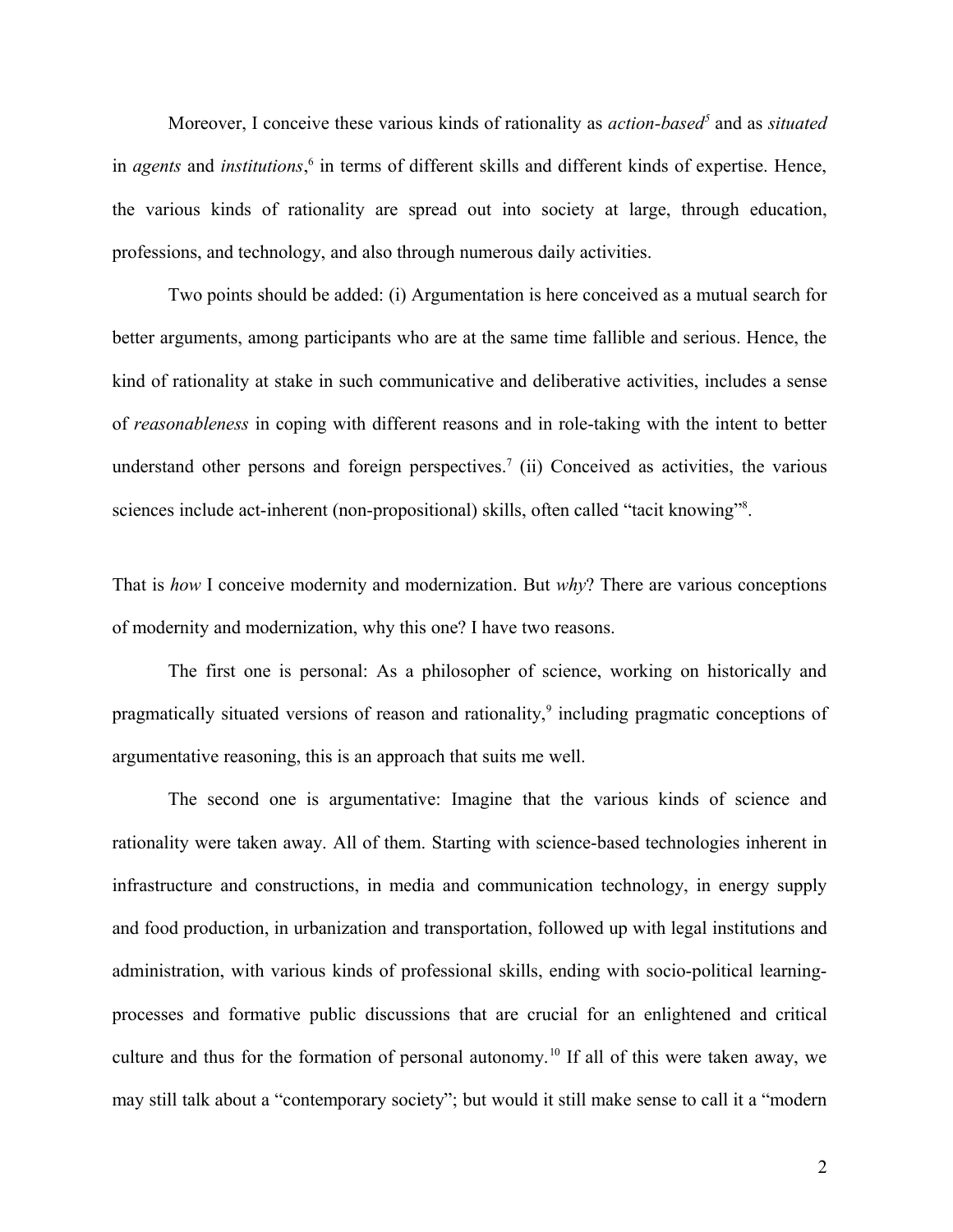society"? Most people would be reluctant to do so, I assume.

Then there is a further point: *argumentative rationality*, conceived in this way, is a common denominator underlying all scientific and science-based activities, and it is a final court of appeal for fallible and reasonable citizens who are confronted with different views and reasons, different claims and perspectives.

Consequently, there is a conclusion to be drawn, as to the question *one or many?* Firstly, modernity and modernization require all the various forms of reason and rationality. Secondly, an enlightened and self-critical argumentation underlies all of them. In this double sense, there is only *one* modernity. Note, this one-ness includes a plurality of disciplines and activities. In other words, already at the conceptual level there is a peculiar interplay of manifold and one-ness.

#### **Multiple Theories of Modernity**

So far, the brief note on my conception of modernity and modernization. Now, when discussing processes of modernization in this perspective, it is fair to say that we have to cope with what is *common and necessary* on the one hand and what is *special and contingent* on the other. However, in addition we have *deeply entrenched special experiences and learningprocesses*: Different societies have gone through different historical crises and events that are deeply formative for the way they are modernized. Topography, material conditions, catastrophes, wars and inherent socio-cultural tensions, these are among the (more or less) contingent factors that make a difference to the collective identity, institutional arrangements and political culture of a society.<sup>[11](#page-17-10)</sup>

Hence, there are differences among modern societies. In order to illustrate this point,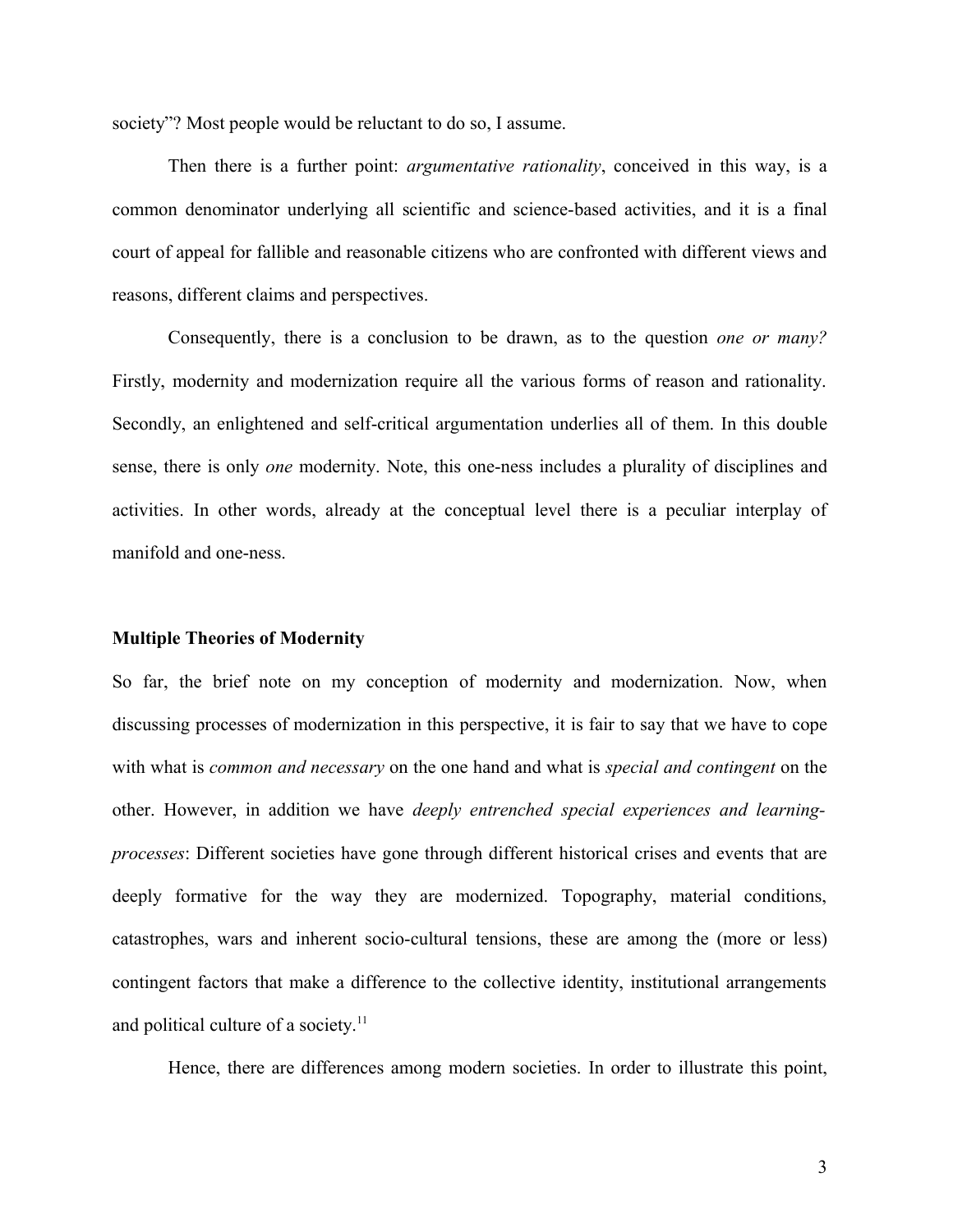we may look at some striking differences among Western nations, like France and the United States: their conceptions of the state–market relationship and of the role of religion in modern societies are strikingly different. In France (like in Germany and the Nordic countries), the State had a more dominant role in the processes of modernization than what was the cases in the U.S. (or U.K.). In France, "freedom of religion" predominantly meant (and means) a freedom to criticize religion whereas in the U.S. it primarily meant (and means) a freedom for various Protestant sects and other religious convictions to be left alone. Voltaire and the French philosophers of the Enlightenment operated in a different socio-cultural setting than the first European settlers of North America, and they promoted another intellectual culture that still prevails.

#### **Selected cases: well entrenched events and experiences**

Now the question: in trying out my conception of modernity and modernization on concrete cases, what kind of cases should we be looking for? We are looking for *entrenched* events and experiences that are deeply *formative* for these processes. How do we find them and how to conceptualize them? Tricky hermeneutic questions, for sure. My choice is the following: In looking for *special, well entrenched* events and experiences that are formative for modernization processes in that given society, I focus on *sudden events*, like war and crisis,<sup>[12](#page-17-11)</sup> and on *persistent constellations*, like enduring class conflicts, socio-political learningprocesses, and interplay between institutions and culture. These are the events and constellations that I shall look for in the Scandinavian case.

## **The Scandinavian Case: Interplay between Lutheran State Officials and Successful Popular Movements**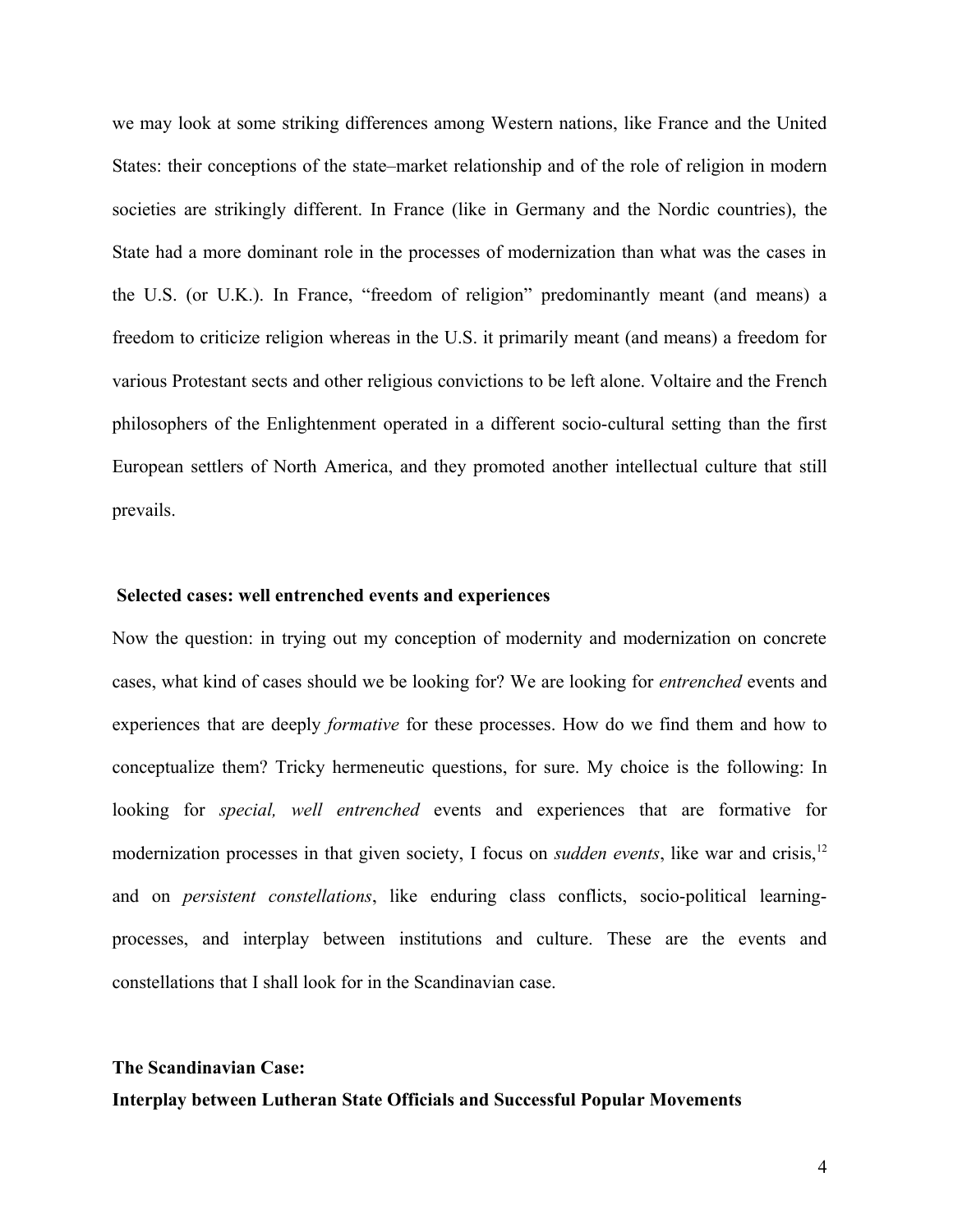Scandinavian countries are seen as successful cases of modernization, with a high quality of life, with a high level of generalized trust and law-orientation, with a relatively egalitarian political culture, and as one of the few places where a generous and general welfare State is well functioning, with the support from all political parties, from the Left to the Right. How come?

Social scientists tend to talk about a "Scandinavian model" and in so doing they usually refer to the post WWII period. But apparently, these phenomena cannot be adequately conceived merely in terms of an economic or administrative model. To see what it is all about, and how it came about, we have to look for special, well-entrenched events and experiences in Scandinavian history. In so doing, I shall focus on Norwegian events and experiences in the nineteenth century, more precisely from the end of the Napoleonic wars in 1814 up to World War Two.

My question is now: What is typical for the Scandinavian countries throughout the nineteenth century? What did they have at that time, these countries, and no one else? My hunch is the following: They were run by Lutheran State officials! Where else was that the case? Only Prussia. But what did the Scandinavian country have, but not Prussia? My hunch is the following: Successful and politically progressive popular movements!

Thus, my hypothesis is the following: that which is typical for these countries in this period is *interplay between Lutheran State officials and successful popular movements*. This is what I shall focus on, as the historical background for special and well-entrenched events and experiences. I restrict myself to the Norwegian case.

#### **Norway in Nineteenth Century, a "***Beamtenstaat***"**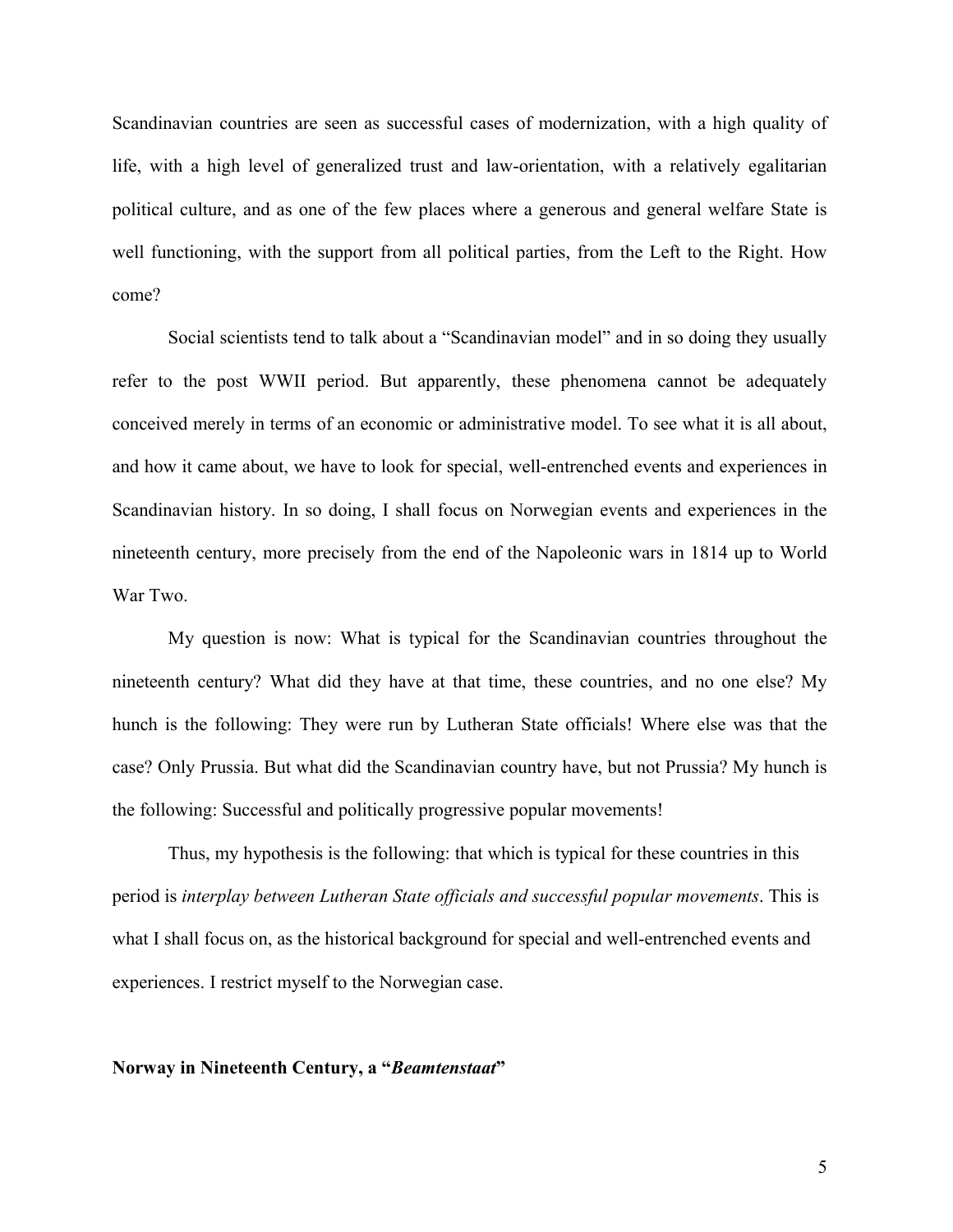At the outset, a few facts about Norwegian history: In the eighteenth century, the monarchy of Denmark-Norway was a State under the rule of law, largely governed by enlightened State officials. A common school system was established in the 1730-s, one motivation being the promotion of literacy so that everybody could be able to read the Bible (which was required for the confirmation of Christian youth in Lutheranism). At the end of the eighteenth century, a large percentage of Norwegian farmers were landowners. Because of the Napoleonic Wars, Norway entered a union with Sweden in 1814, but with a newly written and progressive Constitution, and hence as a politically independent State (except for foreign affairs). At an early stage, due to the Black Death (in the fourteenth century), and later, due to the powerrelated politics of the Danish kings, $13$  the national nobility was fatally weakened – around 1814 there was practically no nobility in Norway. In 1814, as it regained its independence in a union with Sweden, Norway was in a miserable shape. The nation was thoroughly exhausted after the Napoleonic Wars and the British blockade. Practically all institutions necessary for a State were lacking. Broadly speaking, there were three main classes at that time (around 1814):

(i) State officials (around 0.2 per cent of the population), university-educated Lutheran theologians and lawyers, plus higher military officers, who became particularly influential for two reasons: there was no nobility, and these State officials were allowed to perform the double role as State servants and as active politicians. They were in general pro-enlightenment, in favor of modernizing the country top-down, by sciencebased expertise.

(ii) Citizenry, free from the influence of a nobility, often liberal in economic and cultural terms,<sup>[14](#page-17-13)</sup> with their living related to fishery, mines, mills, forestry, shipping and trade – in other words, they were not dependent on a landowning nobility.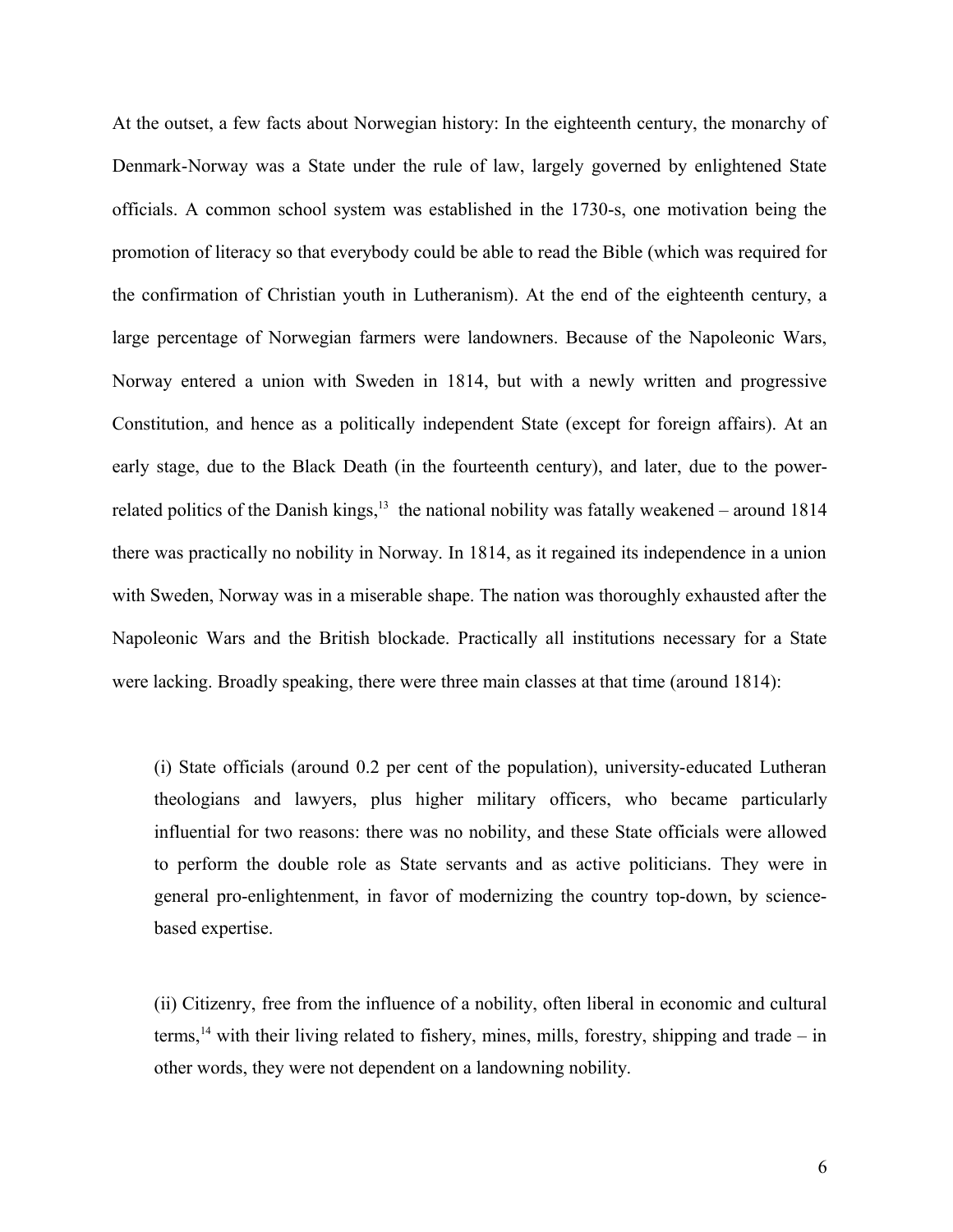(iii) Farmers (peasants) represented the majority of the population (about 90 per cent in 1814). To a large degree, they were literate; many were landowners (around 1814, approximately 57 per cent). The popular movements in the early nineteenth century emerged from this peasantry.

In short, at the beginning of the nineteenth century Norway was run by State officials, with a progressive Constitution, an independent citizenry, and a politically emerging peasantry.

The dominant State officials were university-educated jurists and theologians. Due to the need for new laws and institutions, the jurists had a decisive position. They were lawmakers, judges, State servants, and politicians. In addition, their most prominent leaders were enlightened and progressive intellectuals, and skilled and hard-working practitioners. They actively and efficiently promoted law-making and the rule of law, as well as a political and administrative use of empirical sciences; for instance, they furthered the institutional development and public use of statistics.

If the jurists were the most powerful, the theologians were the most numerous. They were State officials in a State with a Lutheran State religion, according to the Constitution. Most of them were clergymen, spread out into all regions of the nation, working as official spokesmen for the State Church (and hence for the State) and as educators and teachers, for instance as teachers and public examiners of the Lutheran confirmation, mandatory for all citizens, and they acted as supervisors of the common school system, also mandatory for everyone. Hence, at the outset (from 1814 onward) their influence was substantial. Moreover, the Lutheran clergy, as State servants, took part in administrative public work, for instance in registering information about births and deaths throughout the population, thus delivering useful statistical material to lawmakers and politicians. Furthermore, from the end of the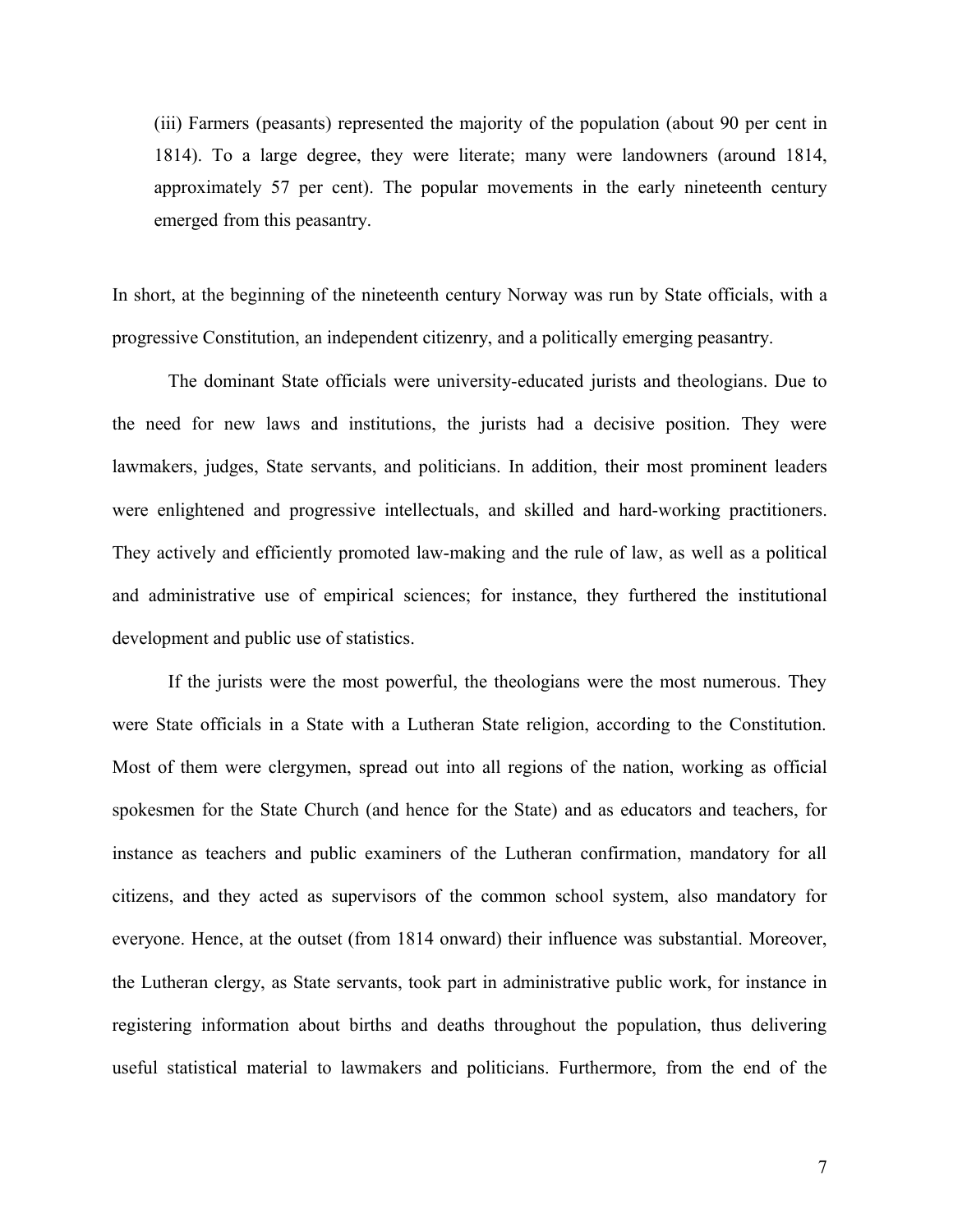eighteenth century the Lutheran clergy of the Norwegian-Danish monarchy was to a large degree influenced by Enlightenment ideals, supporting not only literacy and general education for all citizens, but also promoting research and practical improvements. For instance, they promoted the cultivation of potatoes, a useful, nutritious product for a poor population – hence these defenders of the Enlightenment got the nickname of "potato priests".

In the political realm, through the National Assembly (*Stortinget*), a democratic opposition, supported by the popular movements, gradually gained force. In 1884, Parliamentarianism was introduced by this opposition, an event that represented a decisive weakening of the political role of the State officials and the coming-to-power of the Left, supported by popular forces and by the radical intelligentsia. We shall look at some major aspects of the popular movements and their elites in Norway during this period.

#### **Popular Movements and Elites**

#### *(1) Haugianism*

*Haugianism* was the first popular movement, initiated by Hans Nielsen Hauge (1771–1824), a young farmer who had a religious vision while working in the field in 1796, at the age of twenty-five. He had read the Holy Scriptures, and according to his understanding, true Christian faith demands a pious and prudent life, different from the life of the upper class of State officials, including the clergymen. To spread his vision Hauge arranged religious meetings with his followers. However, there was a law forbidding popular meetings. For that reason, Hauge and the Haugians were prosecuted by the authorities. At the same time, according to the new constitution, laws were given (and changed) by the national assembly. Thus, the reasonable thing to do was to organize and act politically, seeking influence on the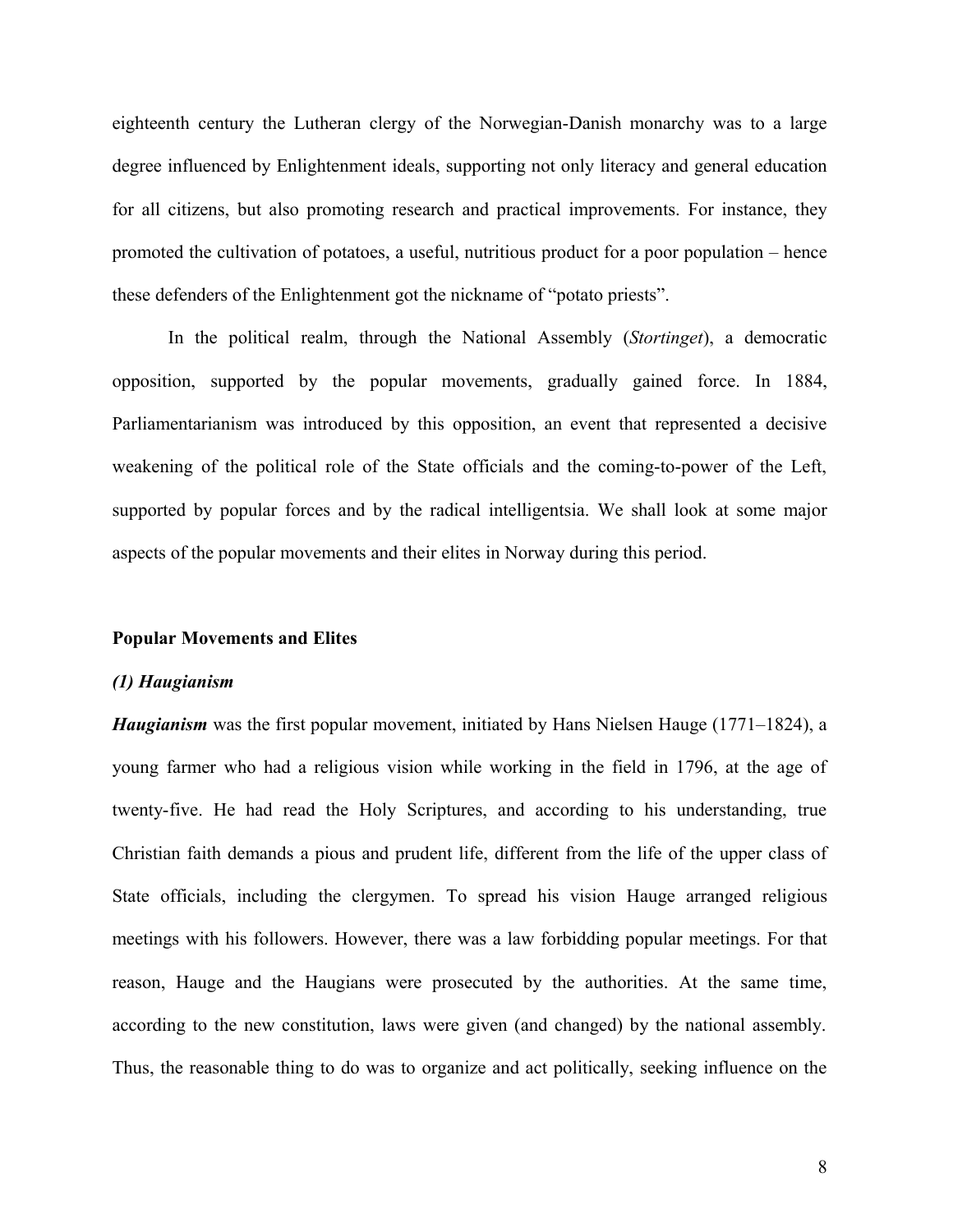legislation in the National Assembly. To do so, one had to be skilled and educated. One had to know how to organize, how to interpret legal texts, and how to argue for one's own interpretations. Hence, unintentionally, by implication, Haugianism became a socio-political movement. In short, Haugianism was at the same time a religious movement (within Lutheranism, against official Lutheranism), and a class movement against Lutheran State officials.

Max Weber identified Puritan ethics (Calvinism) as a precondition for capitalism.<sup>[15](#page-17-14)</sup> The Haugians played a similar role in Norway. For religious reasons they favored hard work and modest consumption. The result was capital accumulation and reinvestment – in paper mills, sawmills, salt production, fishery, shipbuilding, farming, and trade. Haugianism combined charismatic leadership and a national network of solidarity (between "brethren and sisters" – not individualistically).

The Haugians promoted modernizing activities and learning-processes on a broad scale: economic activities, socio-political organization, training in speaking in assemblies (women were welcome as both speakers and leaders), promoting literacy and thereby creating an alternative public sphere. For instance, approximately one-in-four Norwegian citizens, inclusive of newborn infants and the elderly, are said to have bought a copy of Hauge's writings in a time of hunger and hardship.

Haugianism soon became a breeding ground for political actors. They were members of the Constitution Assembly in 1814; they were elected to the National Assembly (*Stortinget*) and to political positions in local communities. By 1840 their main aims had been reached: wider religious and economic liberties.

Gradually Haugianism became integrated in Norwegian society. They remained within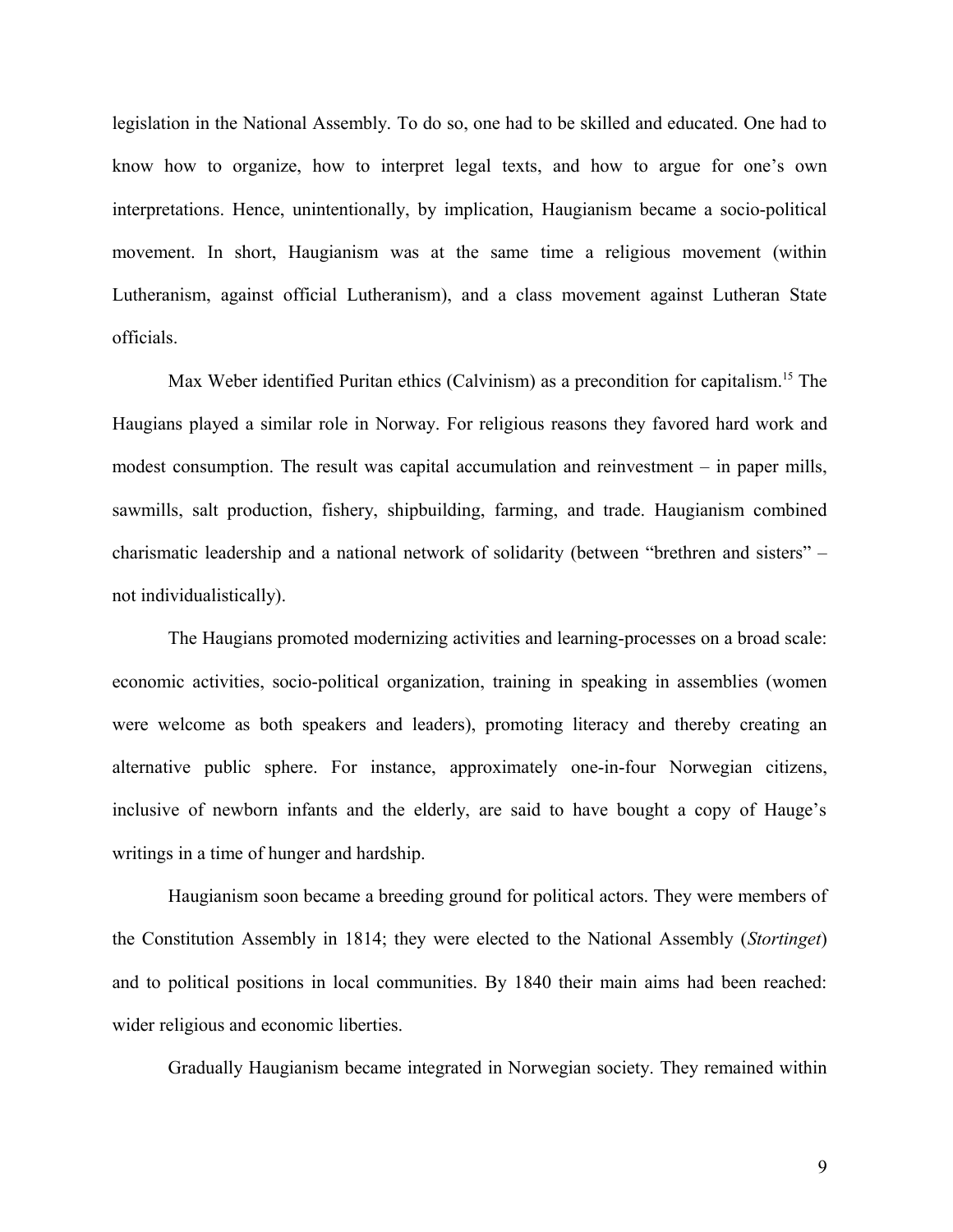the Lutheran State-Church; they did not redefine themselves as an independent religious community.

Hauge was harshly treated by the authorities – jailed in 1804 and finally released in 1811, physically weakened and with health problems. However, Haugianism as a movement prevailed and became quite influential. In many ways, it changed Norwegian society permanently, from below.

#### *(2) The Thrane Movement*

*The Thrane Movement* initiated by Marcus Thrane (1817–1890) in 1849 and inspired by the uprising in France in 1848, was at the outset a spontaneous protest against food shortages. In 1851, the Thrane movement was suppressed by the authorities (the State officials). Thrane was jailed. When released he did not take part in political activities, and after some time he left for the U.S. where he lived out the rest of his life. In a sense, the Thrane movement was but an episode – however, an important lesson was learnt: popular movements need to organize and they need an alternative public sphere! There was more to come.

#### *(3) The Farmers' Friends*

*The Farmers' Friends* (or 'people's friends': *bondevenn* or *folkevenn*), led by Søren Jaabæk (1814–1894) from around 1865, represents the third wave of popular movements, starting spontaneously and gradually gaining power by self-organization and self-education and by the use of an alternative public sphere. The farmers' friends organized themselves on all levels: locally, at the county level, and nationally, and they published a newspaper. In short, they defended their class interests and used the National Assembly to fight against the dominant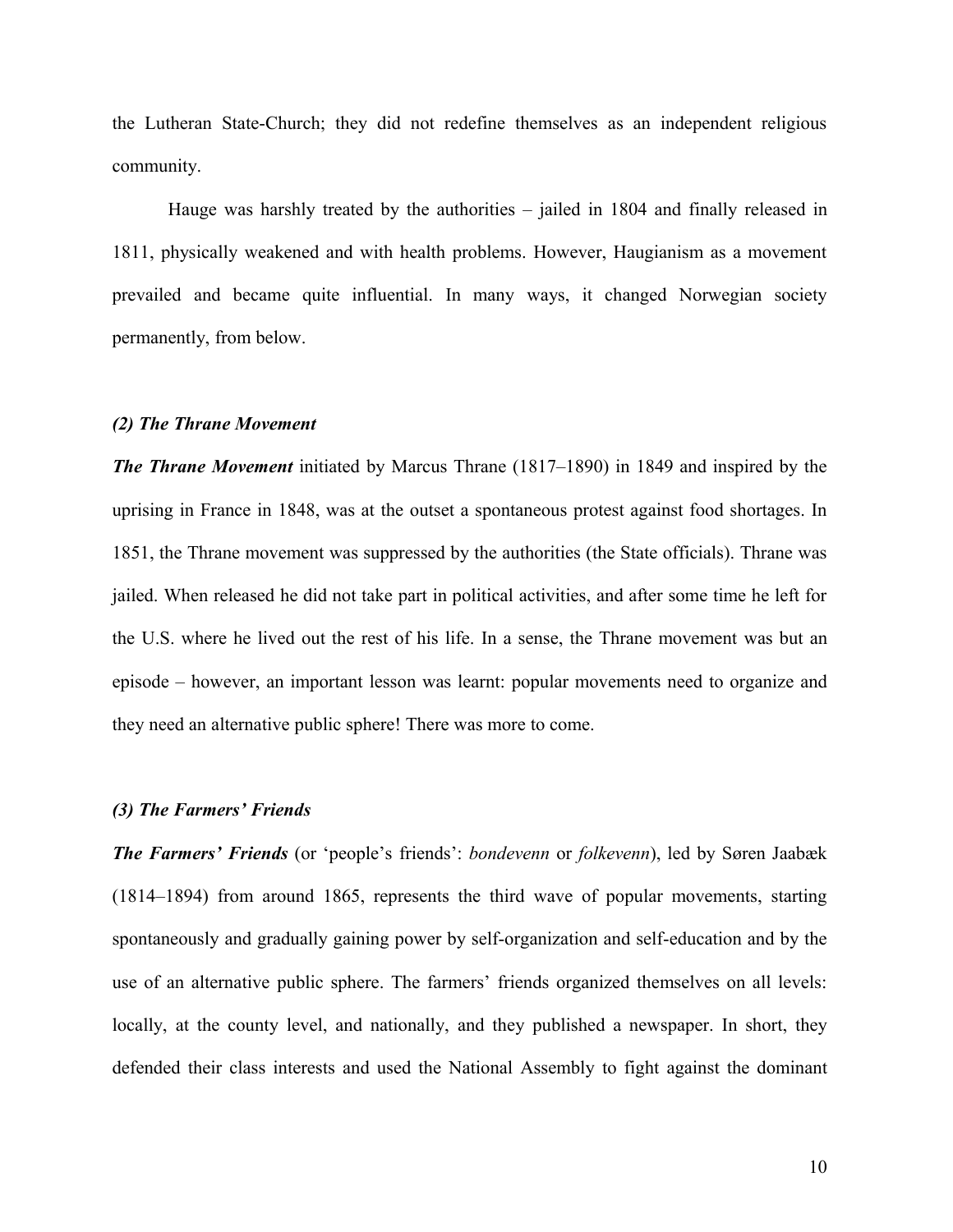political position of the State officials, especially in the government – hence, the political fight for Parliamentarianism was an important one. In 1884, Parliamentarianism was introduced, after a hard fight.

### **Special Modernization Processes, Some General Points**

I would like to emphasize a few points of general interest concerning these popular movements

and their elites:

- They had an ability to *organize themselves*, and to *transfer* spontaneous popular movements into economic, political and educational institutions.<sup>[16](#page-17-15)</sup>
- The main movements came in three waves, each time as a process in which spontaneous movements or actions became organized and institutionalized. What could not easily be realized in a singular simultaneous event could thus be obtained *by renewed processes*, from spontaneity to organization.
- These popular movements operated on a *broad scale*: in the economic field, on the political level, and in matters of education and formation.
- Deliberation and organizational work *were combined.*
- They discussed and organized *on all levels*, locally, regionally and nationally.
- They used the media of their time as an *alternative public sphere*.
- Education was conceived as *self-education*, an educational project that includes practical and theoretical training as well as *consciousness raising* on behalf of their identity and cultural background.
- The leaders of the popular movements behaved as civilized and reasonable persons. Thus, the interaction between politically active State officials and the leaders of the popular movements resulted in some basic *mutual trust*, despite hard political confrontations.<sup>[17](#page-17-16)</sup> Hence, when the State officials "abdicated" in 1884, they knew that nothing dramatic would happen to them or to the country. This kind of basic trust is a cultural precondition for a well-functioning democracy, requiring a peaceful change of power.
- All agents operated within the same Constitution and the same Confession. But there were both class struggle and *socio-cultural and linguistic differences*. [18](#page-17-17)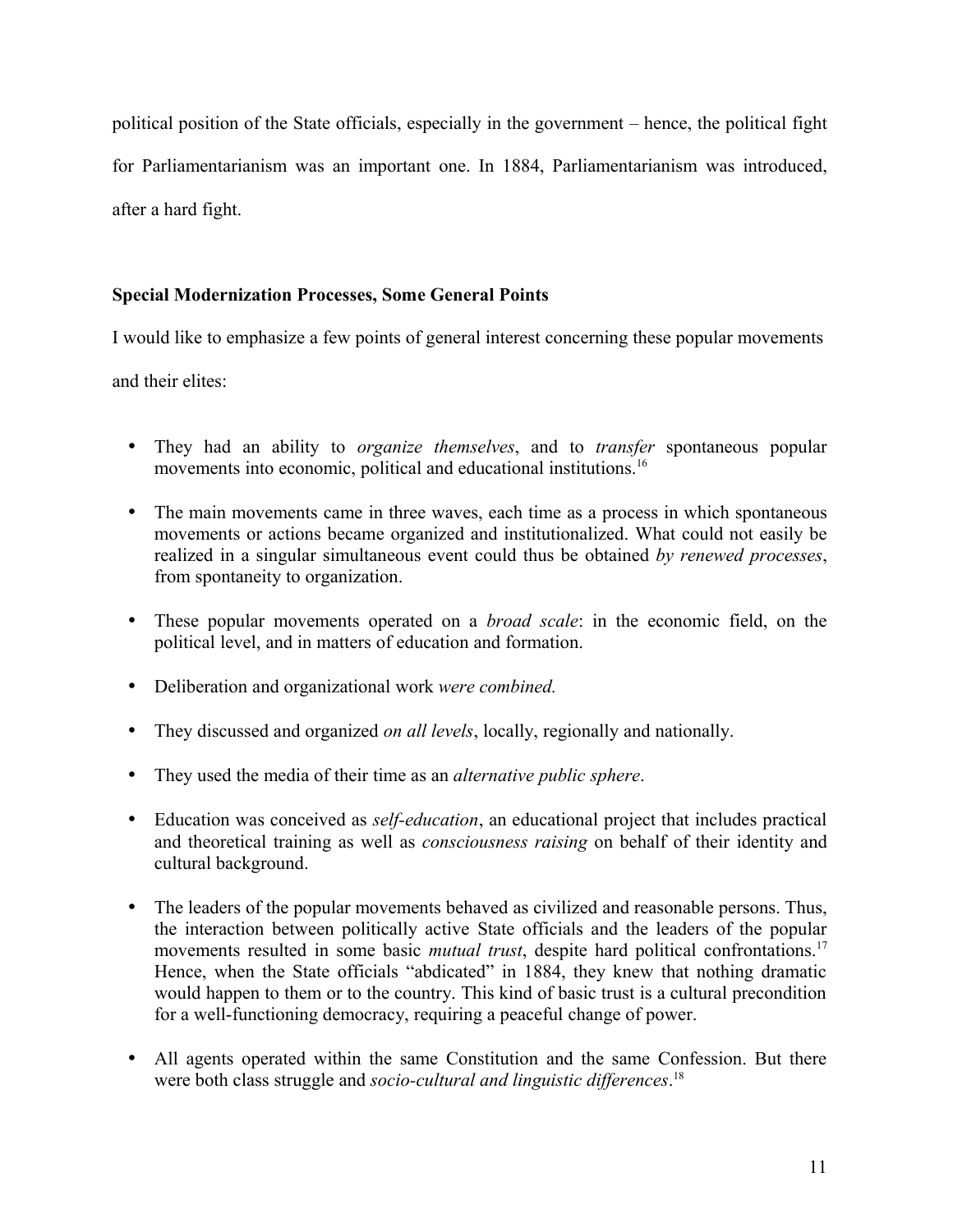The latter point deserves a special comment. Whereas many of the points referred to above may have equivalents in the other Nordic countries, there are some peculiar factors in the case of Norway, due to the *absence of national nobility* and the *"foreignness" of the State officials*: The Norwegian farmer was seen as the representative of the national heritage. Hence, the popular fight for democracy merged with the fight for recognition of the national heritage. We got a democratic nationalism, from below – probably a unique constellation. Whereas Norway developed a homogeneous political culture (how to do things), it remained somewhat heterogeneous in terms of cultural codes and identity formation.<sup>[19](#page-17-18)</sup>

Furthermore, the popular movements tended to be pro-modern. That is, they *were proenlightenment* in the sense that they favored science and new technology as well as education and a progressive public sphere, and they were to a large degree progressive in social politics, in favor of improved working conditions and social security.

I recall some general points concerning the notion of rationality, with its paradigmatic division into *instrumental*, *interpretive*, and *argumentative rationality*, related to what has been said above, about these popular movements and their elites:

- (i) The Haugians promoted a capitalist economy and practical skills in various professions. In practical matters, these movements and their elites were in favour of modernized versions of *instrumental* rationality.
- (ii) Opposing the legal restrictions and the theological interpretations handed down by the upper class of State officials, the Haugians developed *interpretive* skills concerning religious as well as legal texts.
- (iii) By opposing those in power, and by defending their own theological and legal

12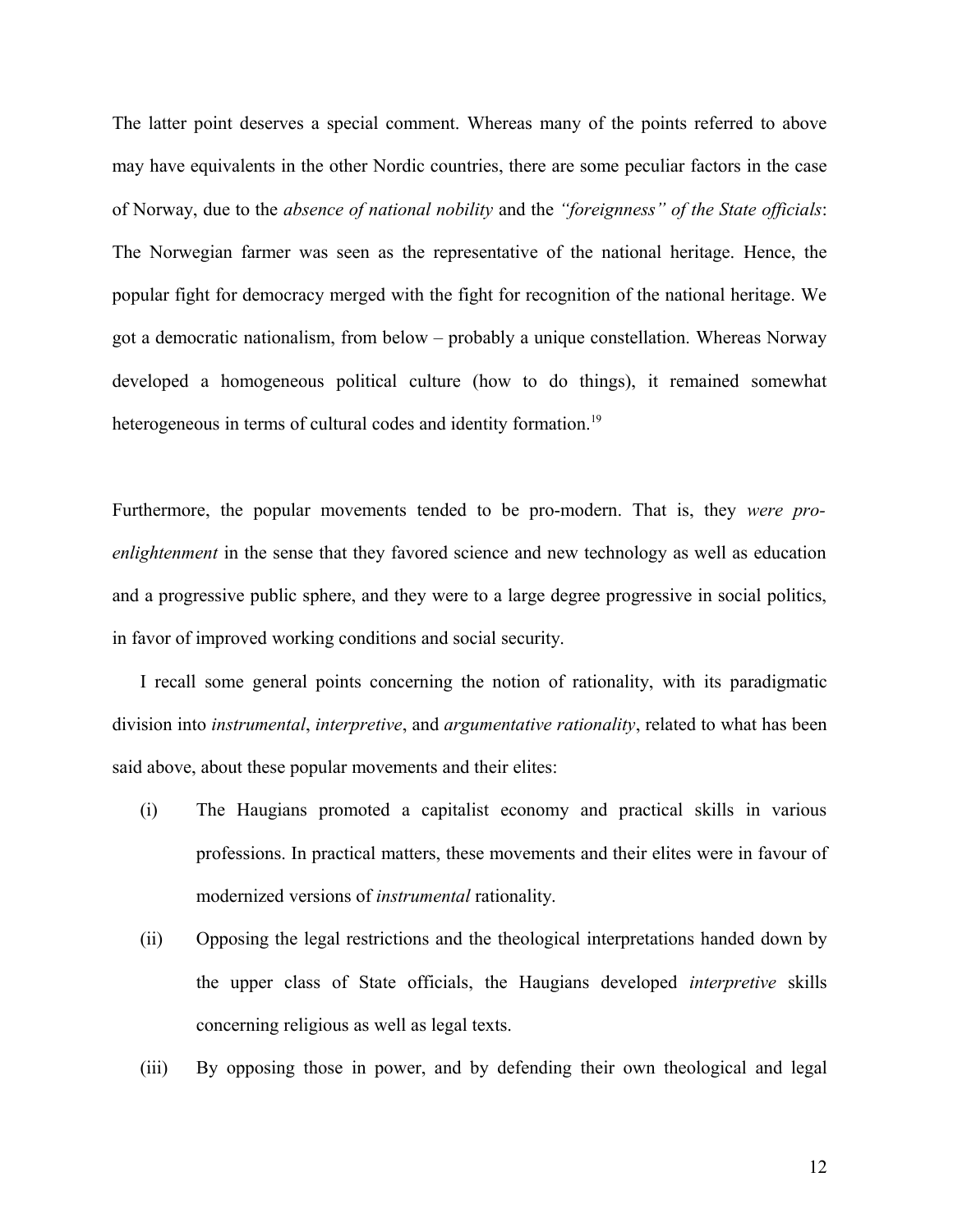interpretations "bottom up", members of the popular movements acquired *argumentative* skills. (Those at the top were university-educated theologians and jurists who in principle were sensible to reasonable arguments, even though they had another socio-political position.) Moreover, we have the founding and usage of alternative public spheres and educational activities in a setting of "arguing uphill" and thus acquiring a reflective attitude; such an attitude is more easily acquired by those coming from below than by the ones at top who are not used to seeing themselves from the outside. The next step, and the more complex one, is the acquisition of a self-critical awareness of an unavoidable variety of worldviews, or at least a self-critical awareness of mutual fallibility and thus, of a need for corrections and improvements. However, this kind of reflective and self-critical awareness is usually a fruit of later stages in the processes of modernization.

All in all, it seems fair to say that in their practices, these movements and their elites did promote modernization processes in a blend of instrumental, interpretive, and argumentative rationality. One of the questions, is then the following: Could these processes, roughly similar across the Nordic countries, explain the fact that these countries, in the mid-twentieth century, were able to combine a generous and general welfare system and economic redistribution with a relatively egalitarian political culture, and a high degree of trust, both in other persons and in public institutions and procedures, and a high degree of law-orientation? At least we can say this: there are some deep-rooted processes in the history of the Nordic countries that are peculiar to these countries, such as the interplay between Lutheran State officials and successful popular movements. Moreover, it is worthwhile recalling that the productive ideas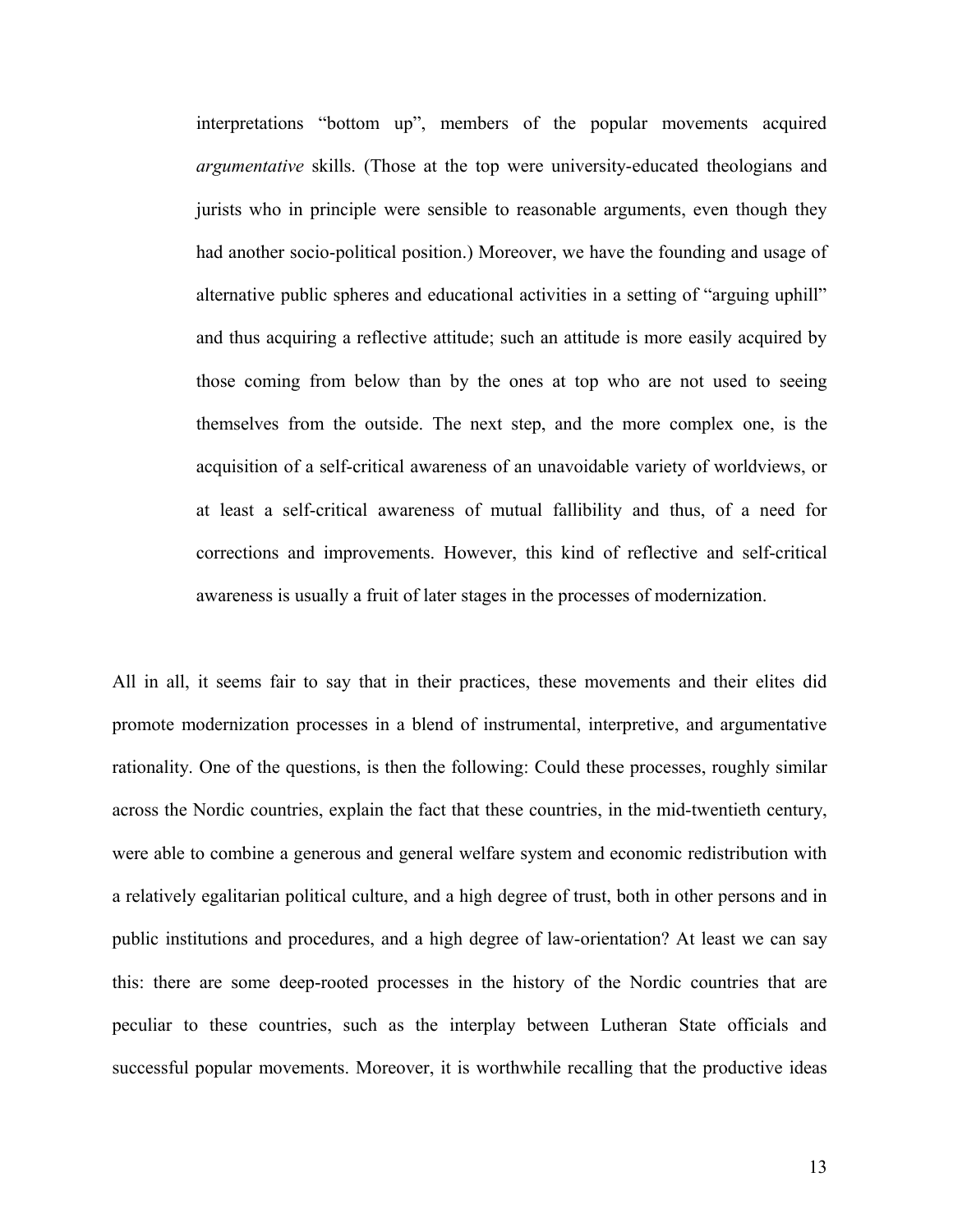and ideals were to a large degree acquired and elaborated bottom up. They were practice-based, rather than theory-driven. For instance, Marxist theories came late, and they were not politically decisive.

#### **Future challenges, for all of us**

These are main elements from the historical background of the supposedly successful Scandinavian experiences. However, today we are all faced with major and intertwined challenges. Here are some brief reminders: (i) Political and economic institutions are operating with short-term perspectives – be it democracy without the votes and voices of future generations, be it capitalism motivated by short-term exchange values – in contrast to longterm concern of future generations and other living species. (ii) The relationship between politics and various kinds of expertise has become increasingly complex and challenging, institutionally and intellectually. (iii) Scientific and technological developments, not least in the life sciences, present new challenges, intellectually and morally as well as politically and institutionally. (iv) Demographical trends and increased consumption, taken together, are not sustainable, indicating future crises and conflicts. (v) Due to a blend of politics and religion, we once again have a constellation of pre-modern attitudes and modern technology and weaponry, reminiscent of the 1930s, though with even more advanced technology, including atomic, biological and chemical means of destruction.

Consequently, whatever could be learnt from Scandinavian experiences and modernization processes in the past, it has to be seen in this perspective: that of present and future challenges, also for the Scandinavian countries.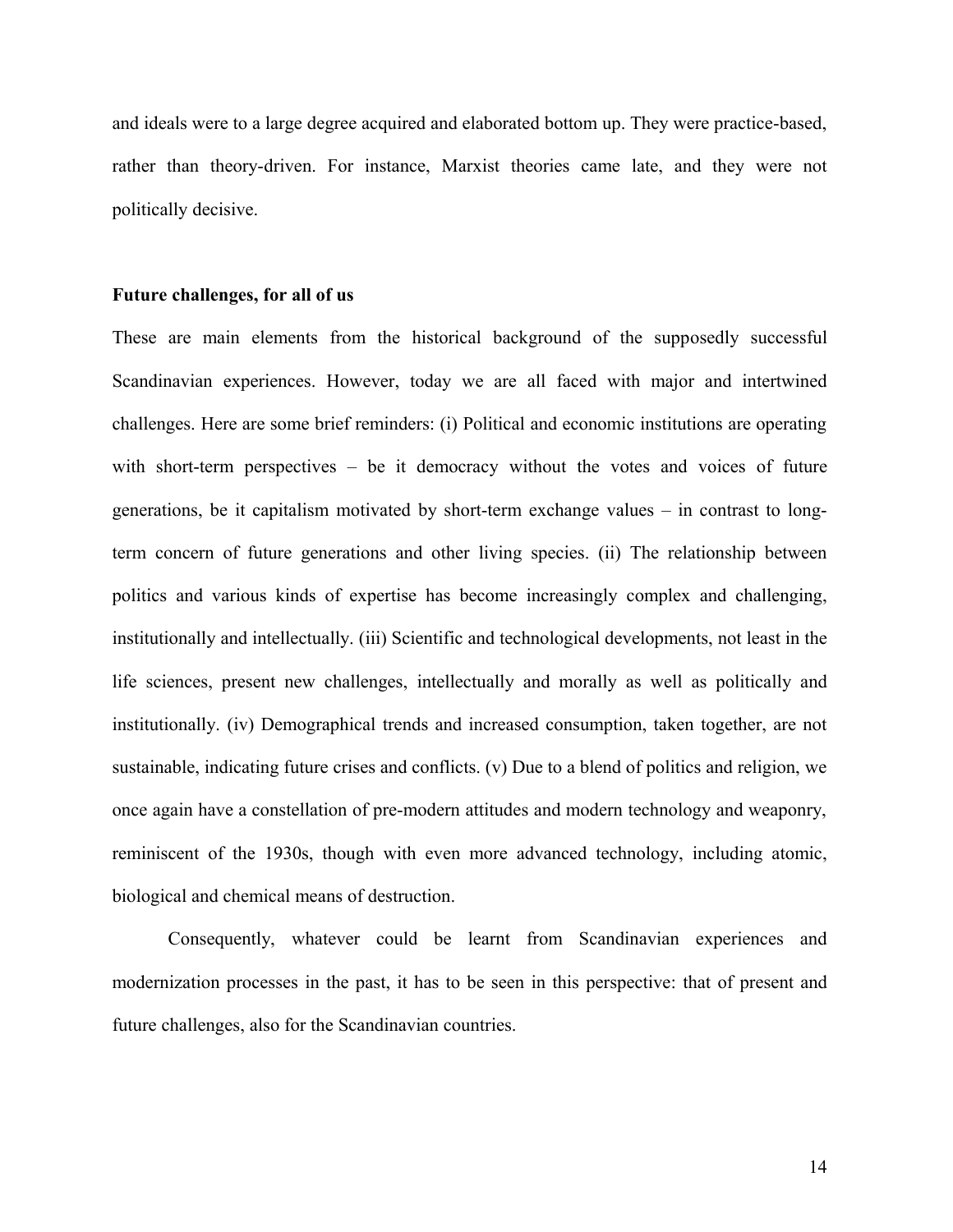#### **What could be learnt?**

These future challenges taken into consideration, what could be learnt from the Scandinavian case? At first, recall some main points: in the Norwegian case, we had enlightenment and education, well-established institutions, self-organization and participation, a diverse public sphere and public transparency, state of law and law-orientation, egalitarian political culture and general solidarity, a basic trust in other persons and institutions, moderate socio-economic differences, and hardly any ethnic or religious differences. However, democracy with universal franchise did not come at once, say in 1814, but gradually, along with these developments.<sup>[20](#page-17-19)</sup>

Some of these factors are rather accidental, such as the ethnic and religious homogeneity of the population,<sup>[21](#page-17-20)</sup> and therefore hard to reproduce under different conditions. Other factors are hard to reproduce by political means alone, such as the self-organization of the popular movements. Nevertheless, to my mind, there are still some lessons to be learnt, in the sense that they represent arrangements that could be promoted politically: (i) A well functioning modern society, and especially a modern democracy, presupposes *education* and *enlightenment*, including a scientific and intellectual culture with a self-critical interplay between all the major scientific and scholarly disciplines, and therefore also an enlightened critique of religion.<sup>[22](#page-17-21)</sup> (ii) A modern and decent society presupposes adequate and well functioning *public institutions*, including an open and enlightened public sphere. (iii) A modern and decent society presupposes a *state of law*, making transparency and predictability possible and thus counteracting corruption and nepotism. (iv) A modern and decent society presupposes and promotes *moderate socio-economic differences*.

The emerging economic regimes represent peculiar cases of modernizations, according to their own cultural and geo-political preconditions, with some common features and each

15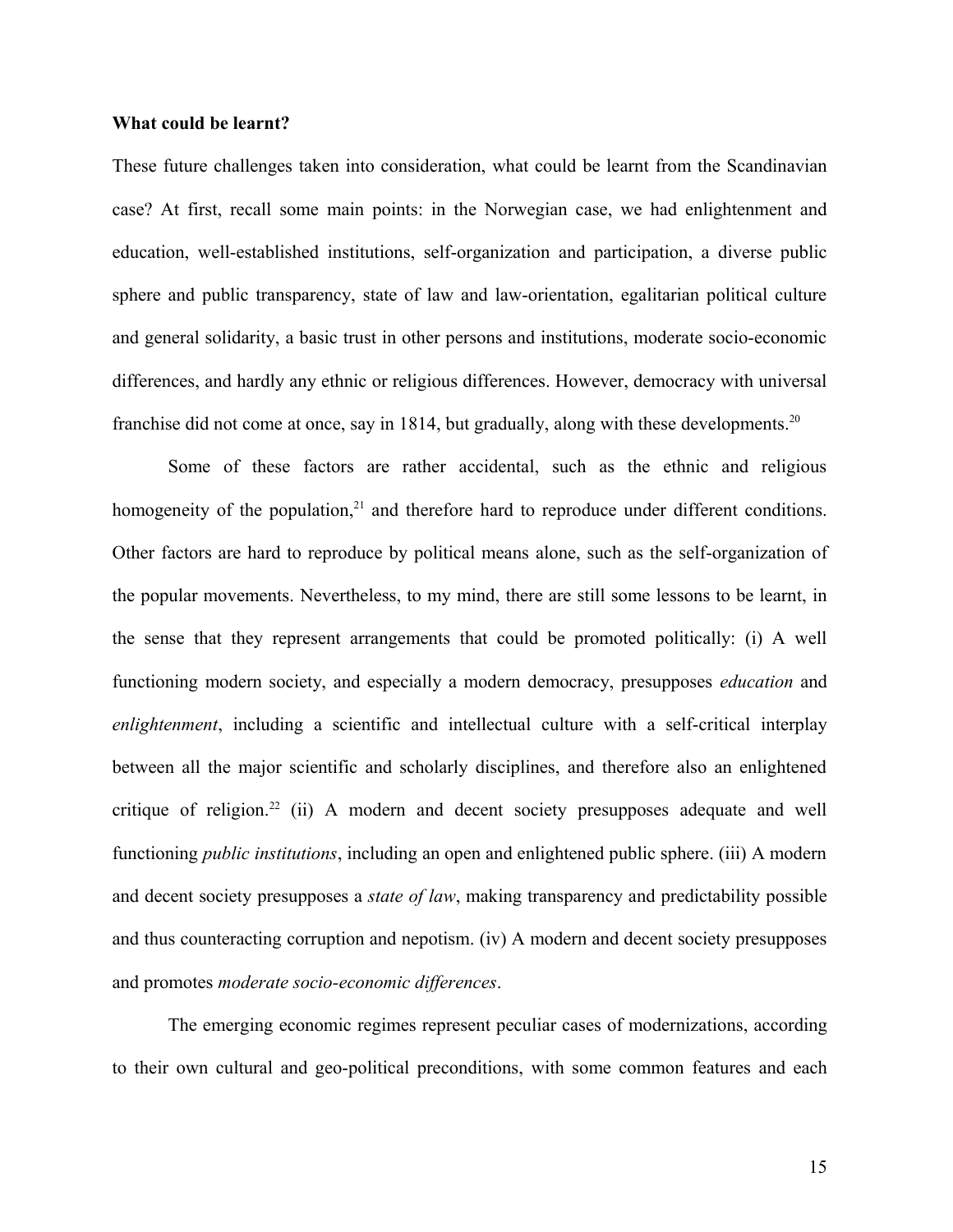with their own special characteristics – just as Norway and the Nordic countries represent alternative processes of modernization. Under these conditions, whether or not we may learn from each other in a direct sense, by adopting special solutions and arrangements, it is nevertheless useful to know each other and to be aware of the variety of ways of coping with common and peculiar challenges of the modern world.

#### **General points**

At the very end, there are some general points worth recalling:

(1) There are *various* modernization processes, and in that sense, *multiple modernities*. Even so, there are also *common* preconditions concerning institutional developments and the role of scientific and scholarly rationality and practical reasonableness.

(2) These processes often take some time. *Not everything can come at once*. For instance, a stable and well-functioning democracy can hardly be installed without some presuppositions, such as a reasonable degree of education and enlightenment, basic legal institutions and social justice, and moderate socio-economic differences. However, the way of doing it, and the time it takes, may vary a lot.

(3) Modernity and modernization require various forms of rationality and reasonableness, situated in agents and institutions, not to forget interpretive and argumentative rationality and reasonableness. In this sense, modernity and modernization are neither Western nor Eastern. In this sense, there is *only one modernity*, and in this respect, there is no way back from the modern predicament.

(4) Moreover, in our time we realize that all contemporary societies are confronted with *deep challenges*, from the inside as well as from the outside.<sup>[23](#page-17-22)</sup> The future depends on how rationally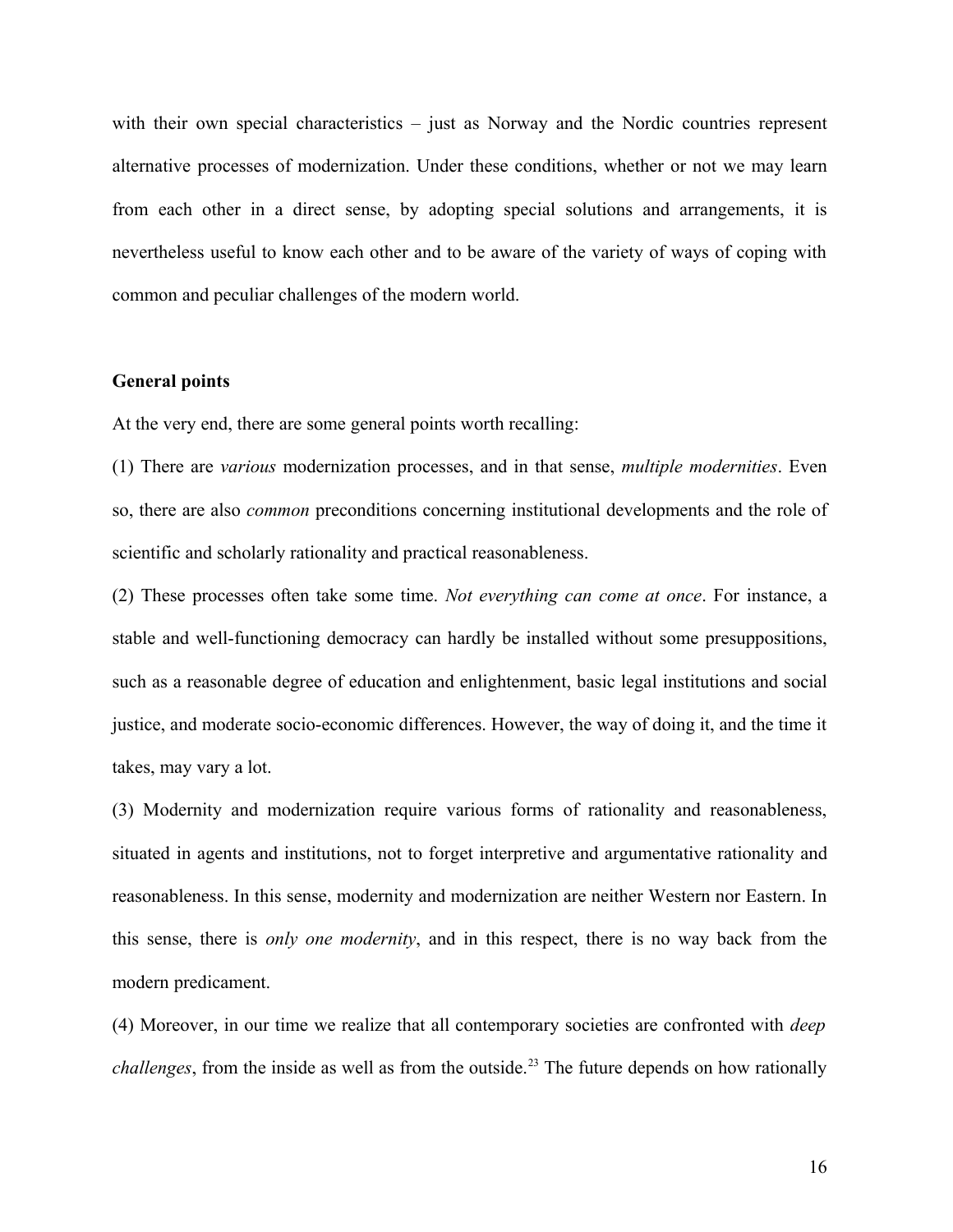and reasonably, we are able cope with these challenges.

#### **References**

Arnason, J.P., S.N. Eisenstadt and B. Wittrock. 2005. *Axial Civilizations and World History*. Leiden: Bill.

Eisenstadt, S. 2000. *Comparative Civilizations and Multiple Modernities*, v. 1–2 (especially v. 2). Ledien/Boston: Brill.

Gilje, N. 1997. "Hans Nielsen Hauge and the Spirit of Capitalism". In Fjelland et al. (eds.). *Philosophy Beyond Borders*. Bergen: SVT Press, pp. 255–69.

- Rian, Ø. 2007. *For Norge, kjempers fødeland*. Oslo: Det norske samlaget.
- Skirbekk, G. 1993. *Rationality and Modernity*. Oslo/Oxford: Scandinavian University Press/Oxford University Press.
- 1996. "The Idea of a Welfare State in a Future Scenario of Great Scarcity". In Eriksen and Loftager (eds.) *The Rationality of the Welfare State*. Oslo: Scandinavian University Press.
- 2006. "Religion and Modernity". In G. Skirbekk *Religion, Modernity, and Rationality*. Bergen: SVT Press.
- 2007. *Timely Thoughts*. Lanham: University Press of America.
- 2011. *Multiple Modernities. A Tale of Scandinavian Experiences*. Hong Kong: The Chinese University Press.
- Skirbekk G. et al. (eds.). 1992. *The Commercial Ark. A Book on Evolution, Ecology, and Ethics*. Oslo: Scandinavian University Press.

#### **Notes**